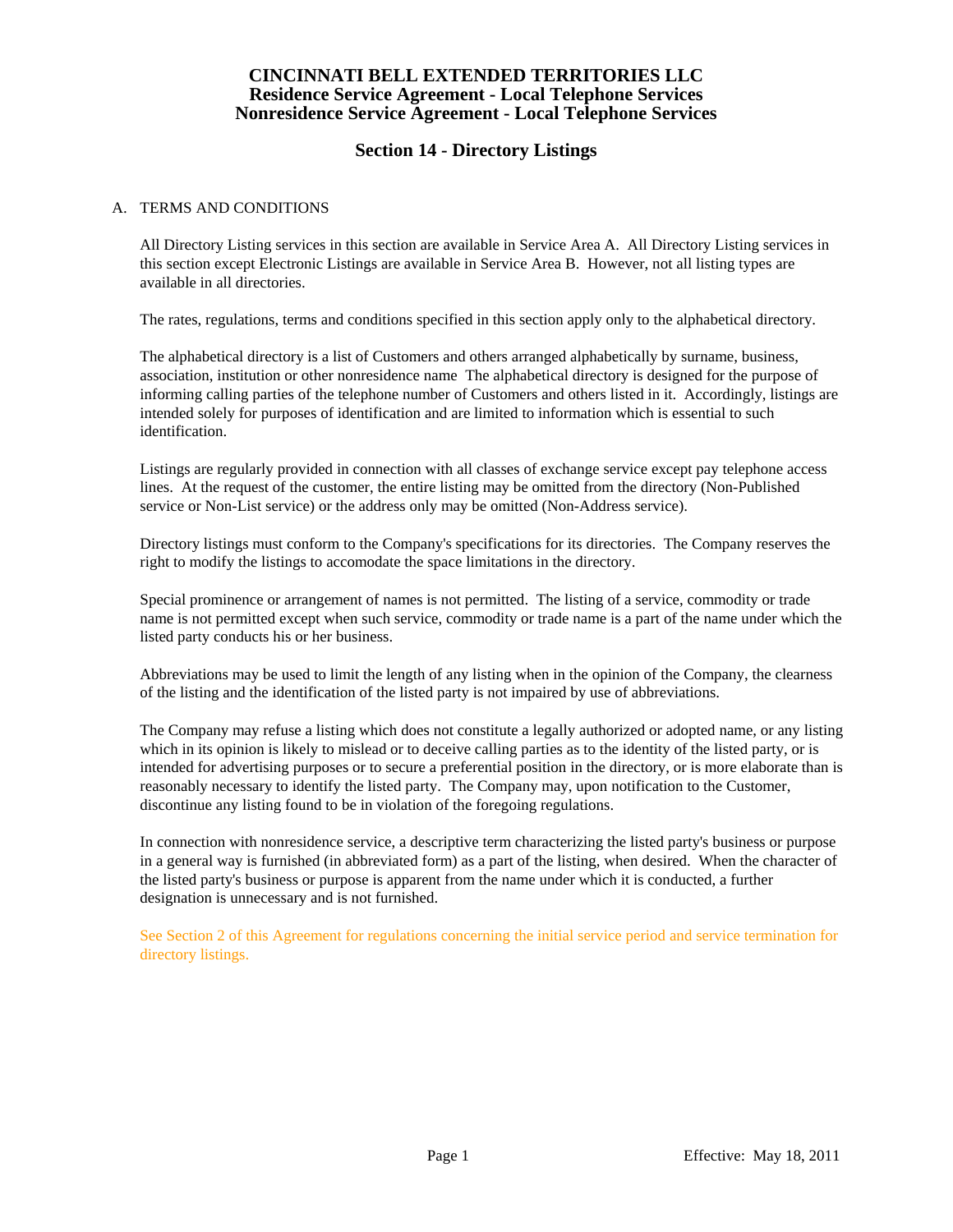# **Section 14 - Directory Listings**

### B. PRIMARY LISTINGS

### 1. Terms and Conditions

 A primary listing is the listing furnished as a part of the exchange service. It includes the name of the customer, a business, purpose or other nonresidence designation when required, the address (Post Office Box is not permitted for nonresidence listings), and the telephone number.

 One primary listing is furnished with each residence or nonresidence line, Centrex service, or PBX system, except that when a customer has two or more lines with Hunting, only one primary listing is provided for the hunt group.

 A dual name primary listing comprised of a surname, two first names, an address and a telephone number may be provided. Titles, middle names, and initials may be associated with the first names. This listing may be provided for two persons who share the same surname and reside or have a business at the same address or for a person known by two first names.

Supplementary material not regularly provided as part of a primary listing is classified as extra line matter.

2. Rates and Charges

The monthly rate for primary listings is included in the monthly rate for the service.

 The initial charge for a Primary Listing applies when establishing or changing the Primary Listing except when one or more exchange access lines are established. Additionally, in Service Area B, a Service Order Charge per order applies on subsequent orders to change the Primary Listing.

The rates and charges for Primary Listings are shown in the Price List Section of this Agreement.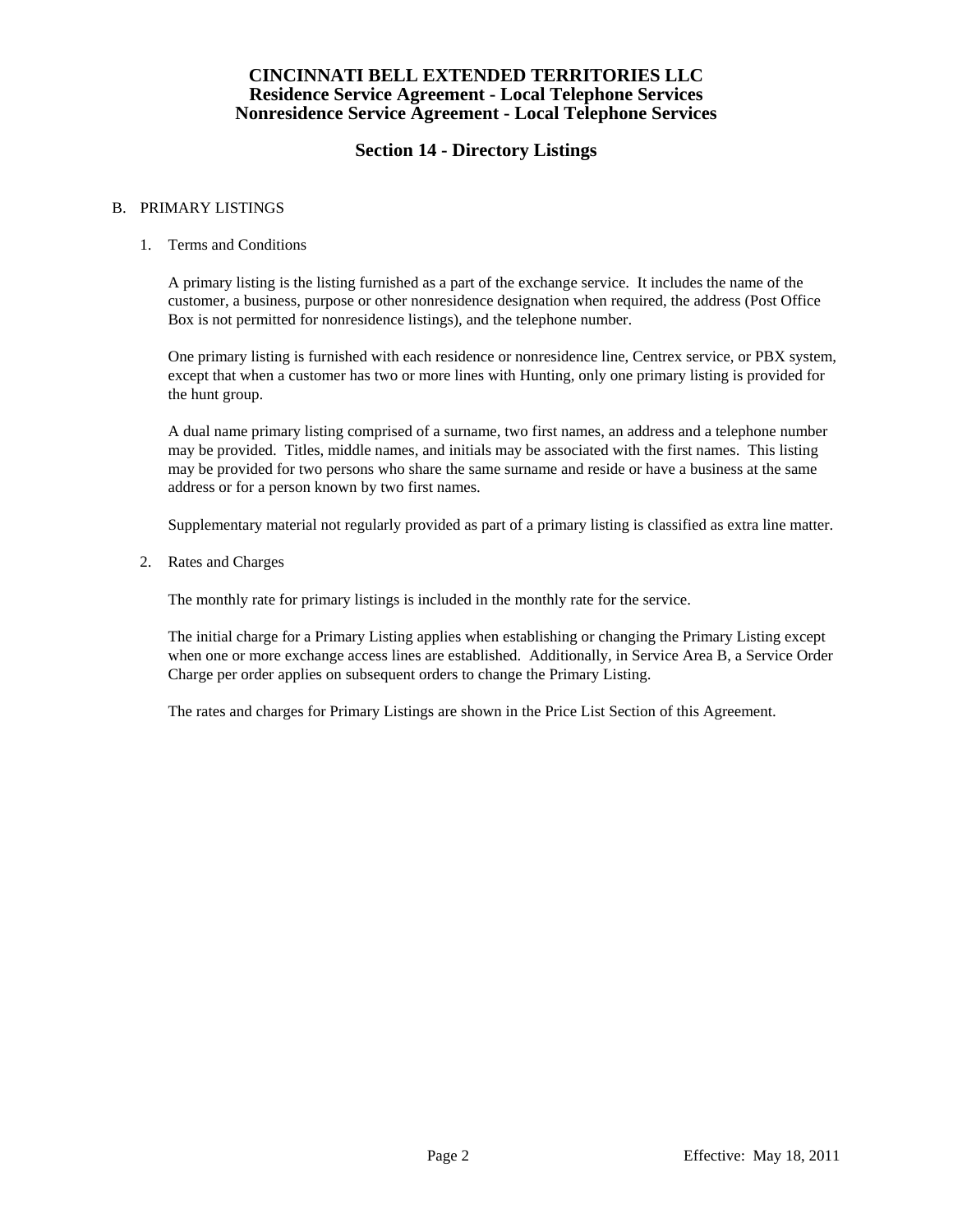# **Section 14 - Directory Listings**

### C. ADDITIONAL LISTINGS

### 1. Terms and Conditions

 Additional listings are similar to primary listings and furnished in addition to primary listings at the request of the Customer.

 To be eligible for an additional listing, the Customer must pay the appropriate monthly rate, if any, for a primary listing or its equivalent.

 Supplementary material not regularly provided as part of an additional listing is classified as extra line matter.

 Cellular, wireless, paging, and voice messaging listings are classified as nonresidence. Cellular, wireless, or pager numbers may be included as additional listings in Service Area A. However, due to the technical nature of these services, the Company may place limitations on, or refuse a listing for a cellular, wireless, or pager number. Cellular, wireless, or pager numbers may not be included as additional listings in Service Area B.

 Residential additional listings may be the names of members of the family, or others, residing in and part of the Customer's household. A dual name additional listing may be provided to the ustomer subject to the terms and conditions for dual name listings in Part B. of this section.

Additional listings furnished in connection with nonresidence service may be, but are not limited to:

The names of partners or members, if the Customer is a partnership.

The names of representatives or employees of the Customer.

 The names of individuals and firms which the Customer owns or controls or is duly authorized to represent. An individual or firm is considered to be represented in business by a Customer only when the Customer furnishes bona fide representation and the relationship is one of principal and agent. Listings are not furnished when the representation is nominal or incidental and the party to be listed essentially is a patron, client or tenant of the Customer. The furnishing of answering or secretarial services is not considered to be representation.

 Obsolete names, colloquial names, abbreviated names, names which are commonly spelled in more than one way, and rearrangement of names, when they are not designed to secure preferential position in the directory or for advertising purposes.

Additional nonresidence listings are not permitted in connection with residence service.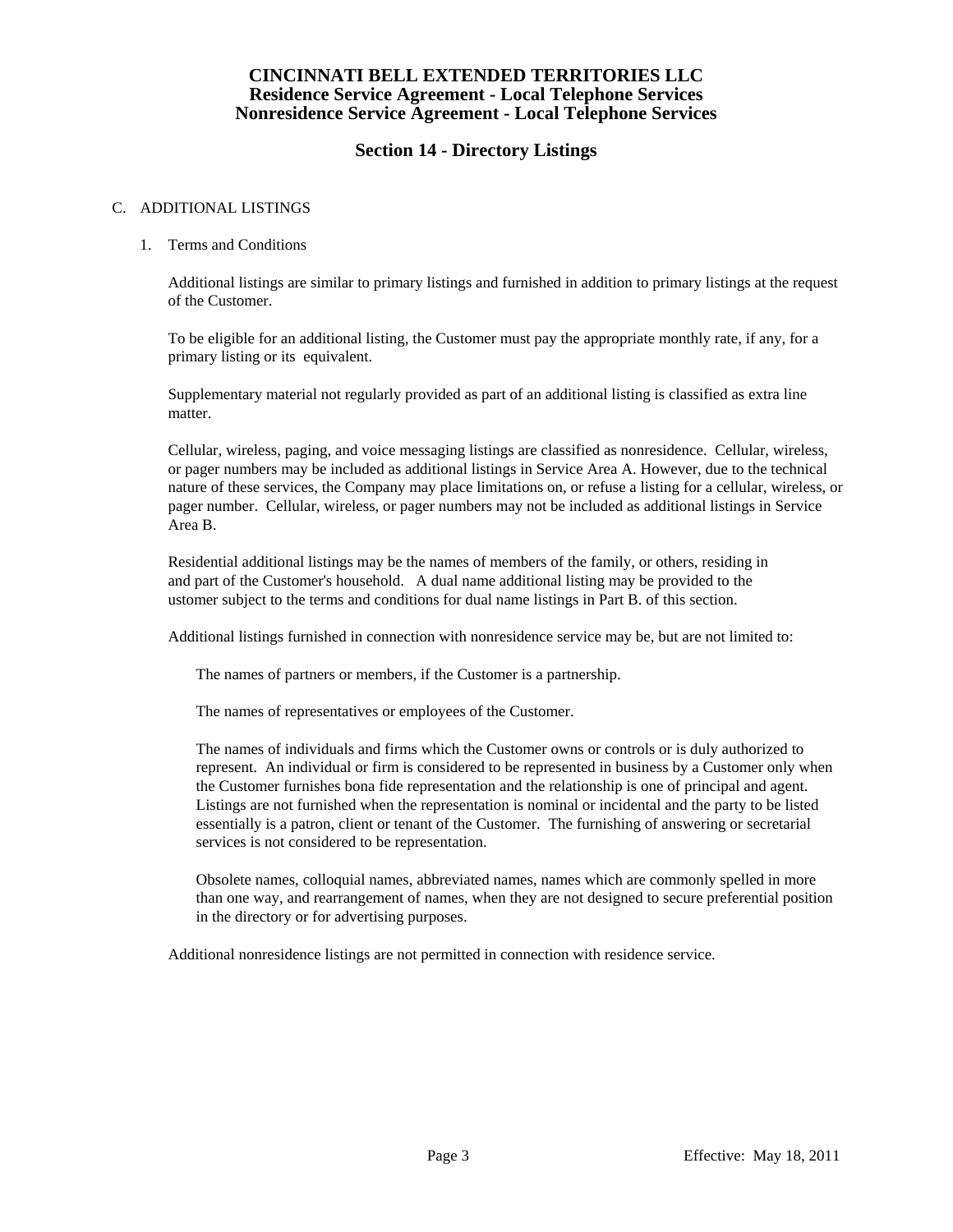# **Section 14 - Directory Listings**

### C. ADDITIONAL LISTINGS (Continued)

### 2 Rates and Charges

 The initial charge for an Additional Listing applies when establishing or changing Additional Listings. Additionally, in Service Area B, a Service Order Charge per order applies on subsequent orders to change an Additional Listing.

 The monthly rate for an Additional Listing begins when the information records are posted. Information records are posted when the listing is accepted or when the directory in which it will appear is issued, at the option of the Customer.

The rates and charges for Additional Listings are shown in the Price List Section of this Agreement.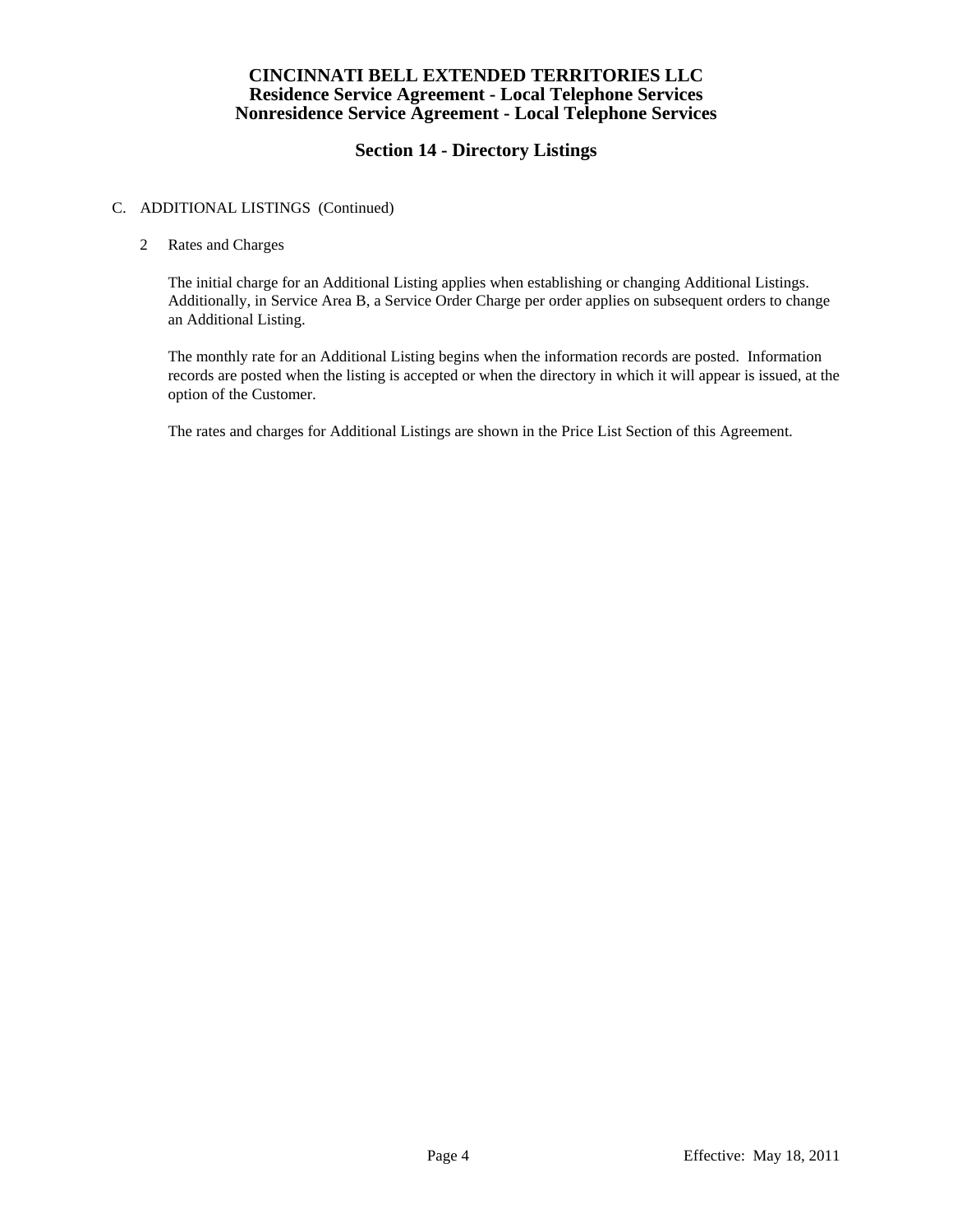# **Section 14 - Directory Listings**

### D. ALTERNATE LISTINGS

### 1. Terms and Conditions

 Alternate listings are supplementary listings which usually follow a primary or regular additional listing and refer a calling party to other telephone numbers under certain conditions. The alternate telephone numbers may be those of other customers, subject to their consent.

 To be eligible for an alternate listing, a Customer must pay the appropriate monthly rate, if any, for a primary listing or its equivalent.

 Cellular, wireless, paging, and voice messaging listings are classified as nonresidence. Cellular, wireless, or pager numbers may be included as additional listings in Service Area A. However, due to the technical nature of these services, the Company may place limitations on, or refuse a listing for cellular, wireless, or pager number. Cellular, wireless, or pager numbers may not be included as additional listings in Service Area B.

2 Rates and Charges

 The initial charge for an Alternate Listing applies when establishing or changing Alternate Listings. Additionally, in Service Area B, a Service Order Charge per order applies on subsequent orders to change an Alternate Listing.

The rates and charges for Alternate Listings are shown in the Price List Section of this Agreement.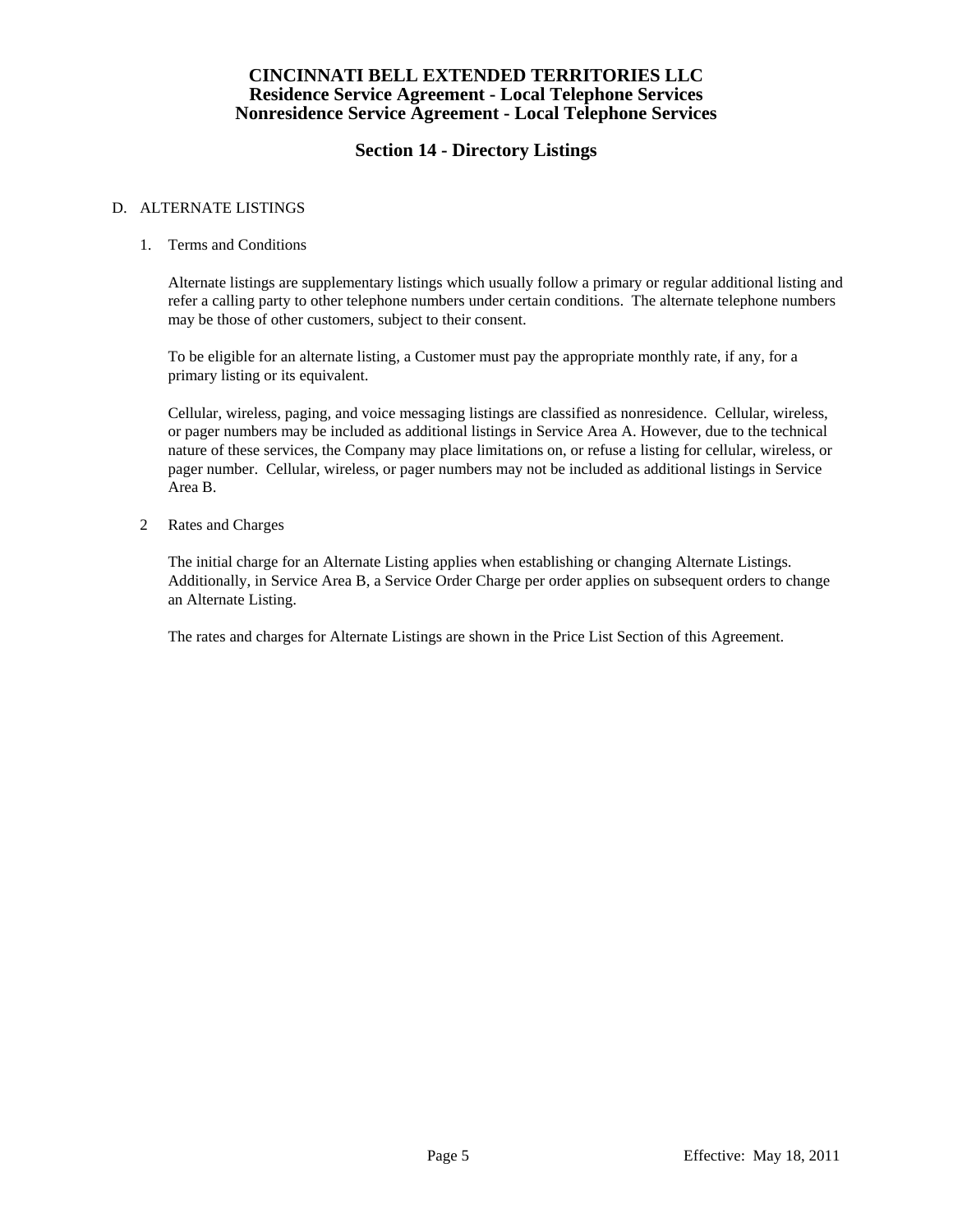# **Section 14 - Directory Listings**

### E. ELECTRONIC ADDRESS LISTINGS

### 1. Terms and Conditions

 Electronic Address Listings provide listing information associated with the Customer such that the Customer may be contacted via electronic (computer) access using the Customer's Uniform Resource Locator (URL) and/or E-Mail address.

 Listings must conform to the Company's specifications with respect to its directories. The Company reserves the right to reject listings when in its sole judgment, such listings would violate the integrity of Company records and its directories, confuse individuals using the directory, or when the subscriber cannot provide satisfactory evidence that he/she is authorized to do business as requested.

 To be eligible for an Electronic Address Listing, a Customer must pay the appropriate monthly rate, if any, for a primary listing or its equivalent.

Electronic Address Listinga are not available in Service Area B.

2. Rates and Charges

 The nonrecurring charge for Electronic Address Listings applies to establish or change an Electronic Address Listing.

Each electronic address is counted as a separate listing with its own separate charge.

 The rates and charges for Electronic Address Listings are shown in the Price List Section of this Agreement.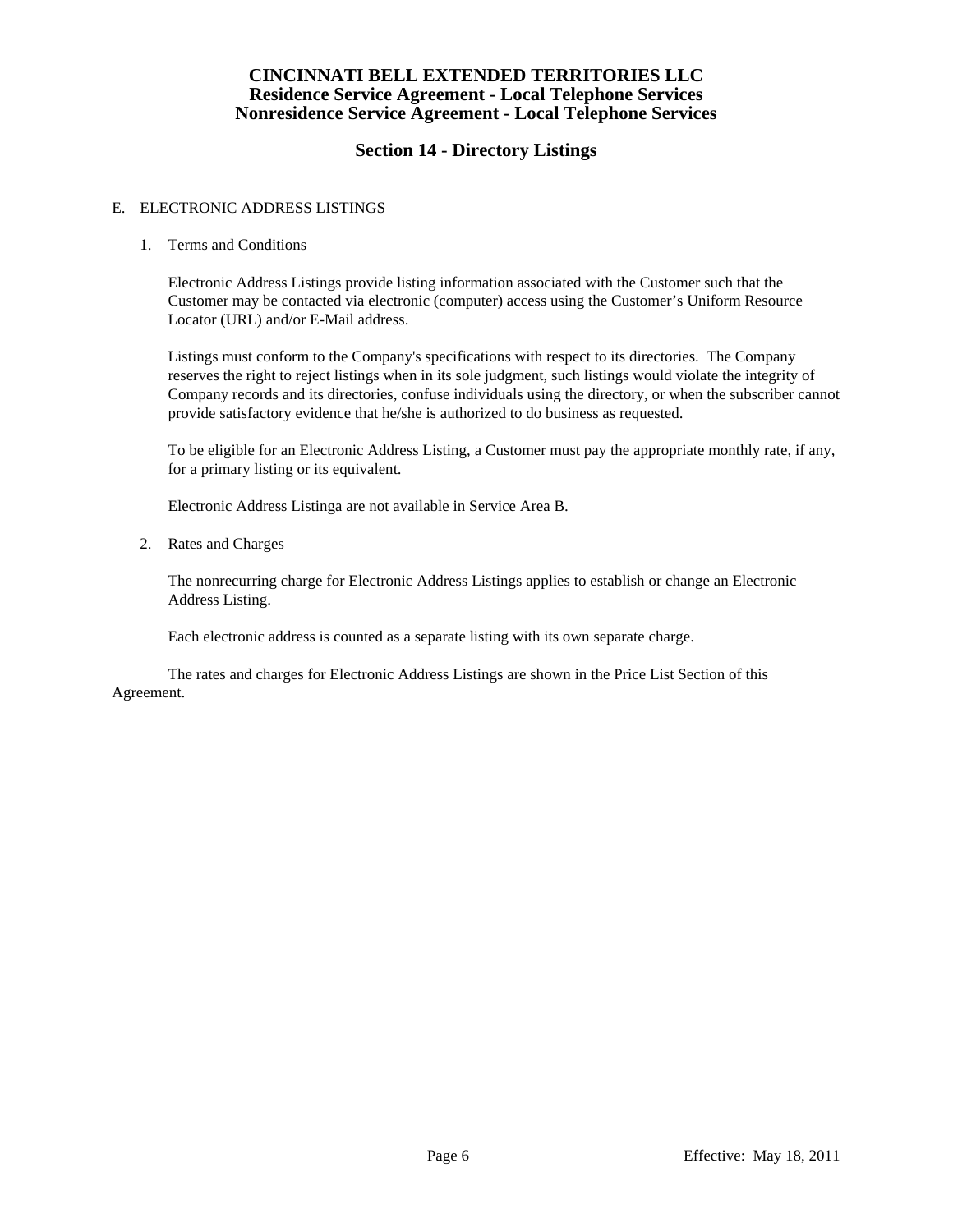# **Section 14 - Directory Listings**

### F. FOREIGN LISTINGS

### 1. Terms and Conditions

 Foreign listings are listings in an alphabetical directory of an exchange other than the exchange in which the listed service is furnished. Foreign listings are similar to primary listings, except that extra line matter is sometimes required to direct the calling party in placing the call when the number cannot be dialed.

### 2. Rates and Charges

The initial charge for a Foreign Listing applies when establishing or changing Foreign Listings.

The rates and charges for Foreign Listings are shown in the Price List Section of this Agreement.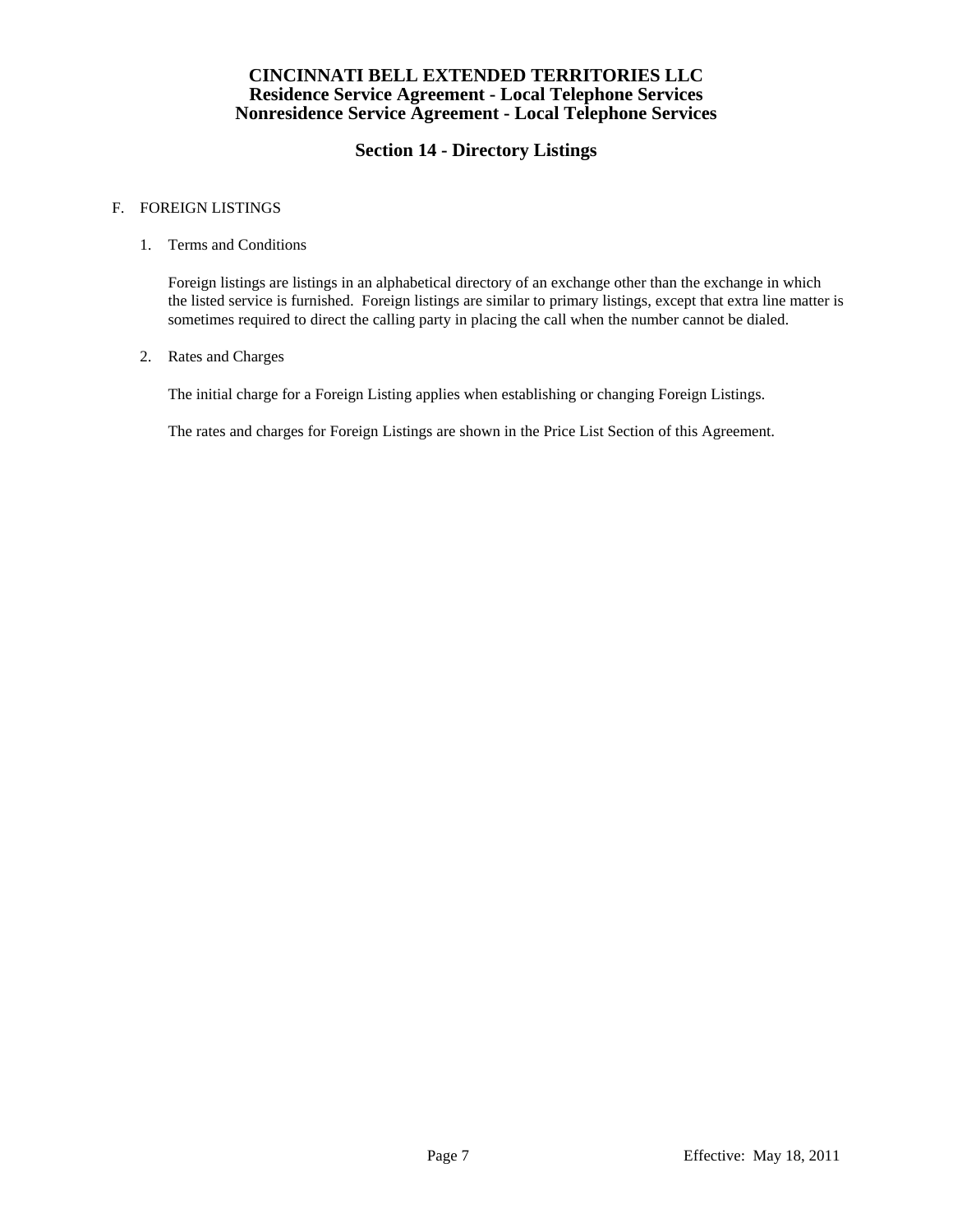# **Section 14 - Directory Listings**

### G. NON-PUBLISHED SERVICE

### 1. Terms and Conditions

 The name, address and telephone number of Non-Published Service is not listed in the Company's alphabetical directories. The name and address, but not the telephone number, appear on information records available to the general public.

 When calling the Universal Emergency Number Service (911), a Customer forfeits the privacy afforded by Non-Published Service to the extent that the telephone number associated with the originating station is furnished to the Public Safety Answering Point on a call-by-call basis for the purpose of responding to emergency calls.

 Incoming calls to Non-Published Service will be completed by the Company only when the calling party places the call by number. The Company will adhere to this practice regardless of any claim of emergency the calling party may present.

 The acceptance by the Company of the Customer's request for Non-Published Service does not create any relationship or obligation, direct or indirect, to any person other than the Customer.

 In the absence of gross negligence or willful misconduct, no liability for damages arising from publishing the telephone number of Non-Published Service in the directory or disclosing the number to any person shall attach to the Company. Where such a number is published in the directory or otherwise disclosed, the Company's liability will be limited to and satisfied by a refund of any monthly charges which the Company may have made under this Part G, for Non-Published Service.

 The Customer indemnifies and saves the Company harmless against any and all claims for damages caused or claimed to have been caused, directly or indirectly, by the publication of the number of a Non-Published Service or the disclosing of the number to any person. For additional liability information see Section 2 of this Agreement.

 Providing the name, address and/or telephone number of a Non-Published Service Customer for billing purposes only, to the Customer's primary interexchange carrier, does not constitute publication or disclosure of the Customer's name, address, and/or number.

 Interexchange Carriers must not release the name, address, and/or telephone number of any Non-Published Service Customer without the written consent of the Company and the Customer. Exceptions to this rule are as follows:

Use of name and address for the rendering of the interexchange carrier's bill to the Customer.

Release of the telephone number only for purposes of detail billing.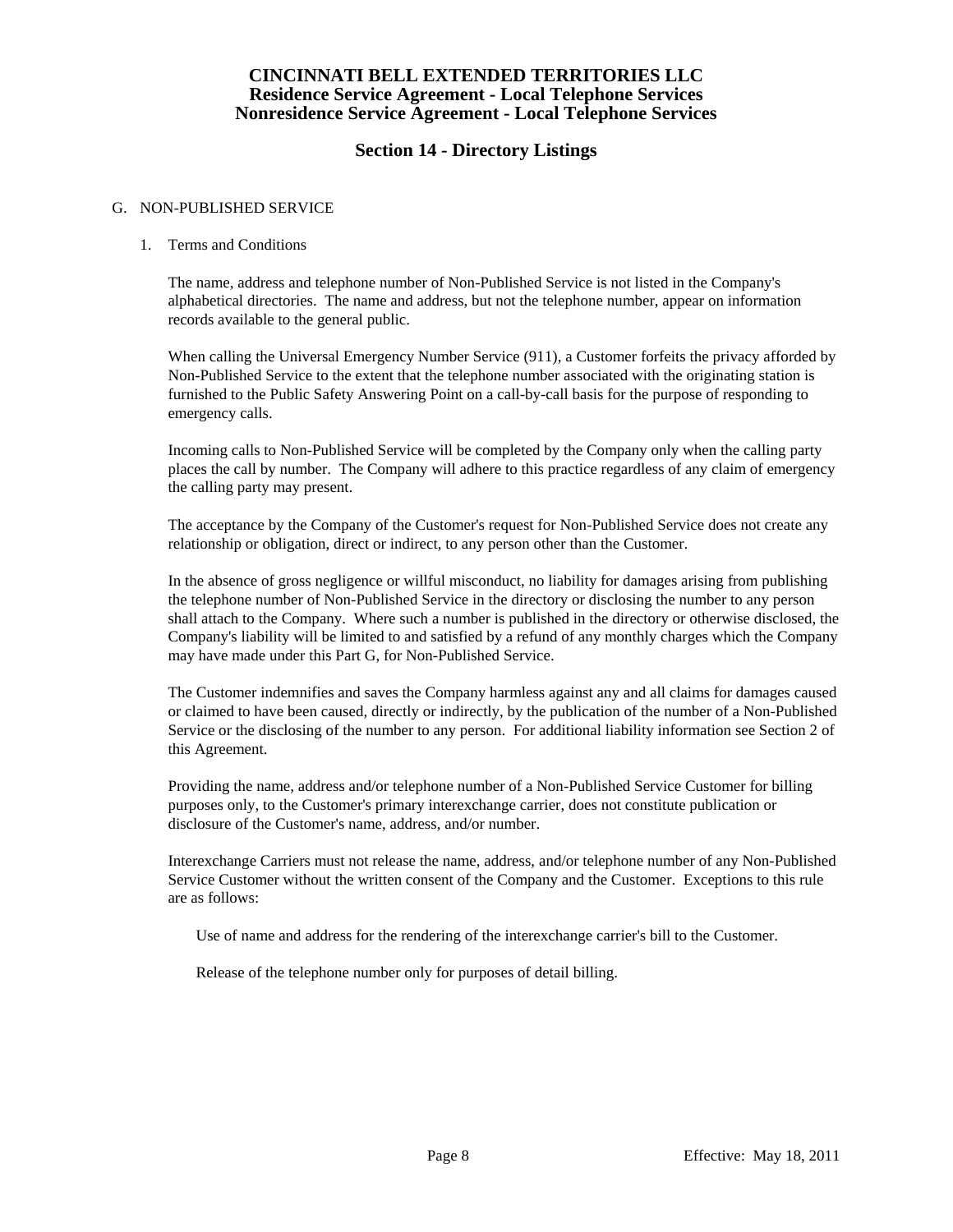## **Section 14 - Directory Listings**

### G. NON-PUBLISHED SERVICE (Continued)

### 2. Rates and Charges

 The initial charge for Non-Published Service applies when establishing or changing the Non-Published listing except when one or more exchange access lines are established or where assistance is requested in stopping harassing or obscene calls and Non-Published service is provided for a temporary period of 30 days or less to discourage the caller.

The monthly rate for Non-Published Service does not apply:

To Pay Telephone Access Lines

 To Foreign Exchange service where the Customer is also furnished exchange service from the normal exchange.

To additional service furnished to the same Customer at the same address.

 Where the Customer has other service listed in the same name in the alphabetical directory for the territory in which the Customer is located, provided that both services are of the same class, or if the services are of different classes, arrangements have been made so that calls to the listed number will be answered at all times.

 Where a Customer is a permanent guest residing in a hotel or club and has an additional listing showing the telephone number included with the primary directory listing furnished the hotel or club.

Where service is installed for a temporary period.

 Where assistance is requested in stopping harassing or obscene calls and Non-Published Service is provided for a temporary period of 30 days or less to discourage the caller.

 In Service Area B, a Service Order Charge per order applies on subsequent orders to change Non-Published Service.

The rates and charges for Non-Published Service are shown in the Price List Section of this Agreement.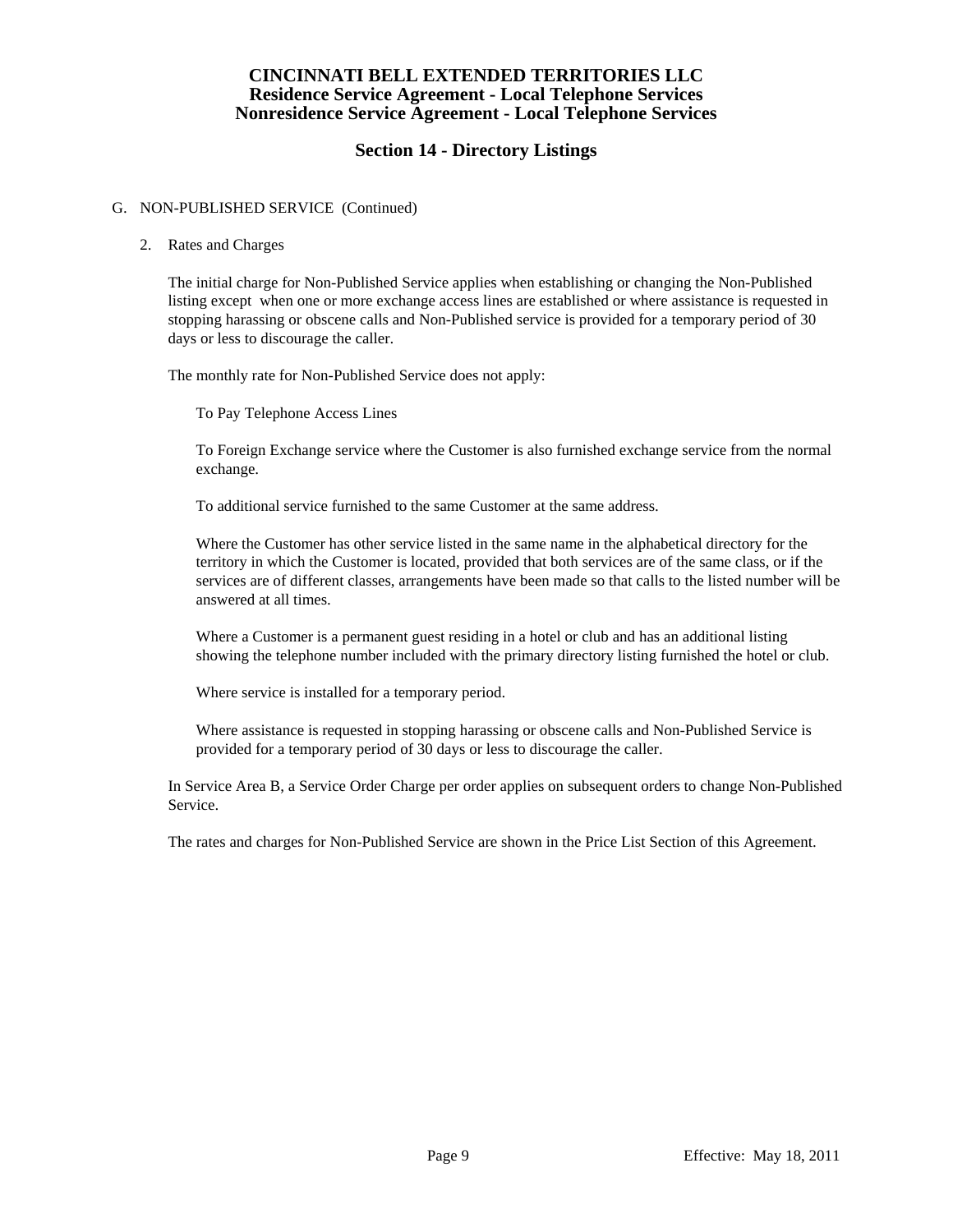## **Section 14 - Directory Listings**

### H. NON-LIST SERVICE

### 1. Terms and Conditions

 Non-List Service allows Customers to exclude their name, address, and telephone number from appearing in the Company's alphabetical directories. However, the Customer's name, address, and telephone number will appear in the Directory Assistance information database and will be furnished to the calling party when requested through Directory Assistance

Non-List service is offered subject to its availability in the directory of interest.

 When calling the Universal Emergency Number Service (911), a Customer forfeits the privacy afforded by Non-List Service to the extent that the name, address, and telephone number associated with the originating station is furnished to the Public Safety Answering Point on a call-by-call basis for the purpose of responding to emergency calls.

 The acceptance by the Company of the Customer's request to refrain from publishing the Customer's name, address and telephone number in the directory via Non-List Service does not create any relationship or obligation, direct or indirect, to any person other than the Customer.

 In the absence of gross negligence or willful misconduct, no liability for damages arising from publishing the name, address or telephone number of a Non-List Service Customer in the directory will attach to the Company, and where such name, address, and telephone number are published in the directory, the Company's liability will be limited to and satisfied by a refund of any monthly charges which the Company may have made under this Part H for Non-List service.

 The Customer indemnifies and saves the Company harmless against any and all claims for damages caused or claimed to have been caused, directly or indirectly, by the publication of the name, address and telephone number of a Non-List Service Customer. For additional liability information, see Section 2 of this Agreement.

 Providing the name, address and telephone number of a Non-List Service Customer for billing purposes only, to the Customer's primary interexchange carrier, does not constitute publication or disclosure of the address.

 Interexchange Carriers must not release the name, address and telephone number of any Non-List Service Customer without the written consent of the Company and the Customer, except when the address is used for the purpose of rendering the interexchange carrier's bill to the Customer.

2. Rates and Charges

 The initial charge for Non-List service applies when establishing or changing the listing information associated with the address. The initial charge does not apply when the Non-List Service is set-up at the same time that the primary listing associated with the access line is established. In Service Area B, a Service Order Charge per order applies on subsequent orders to change Non-List Service.

The rates and charges for Non-List Service are shown in the Price List Section of this Agreement.